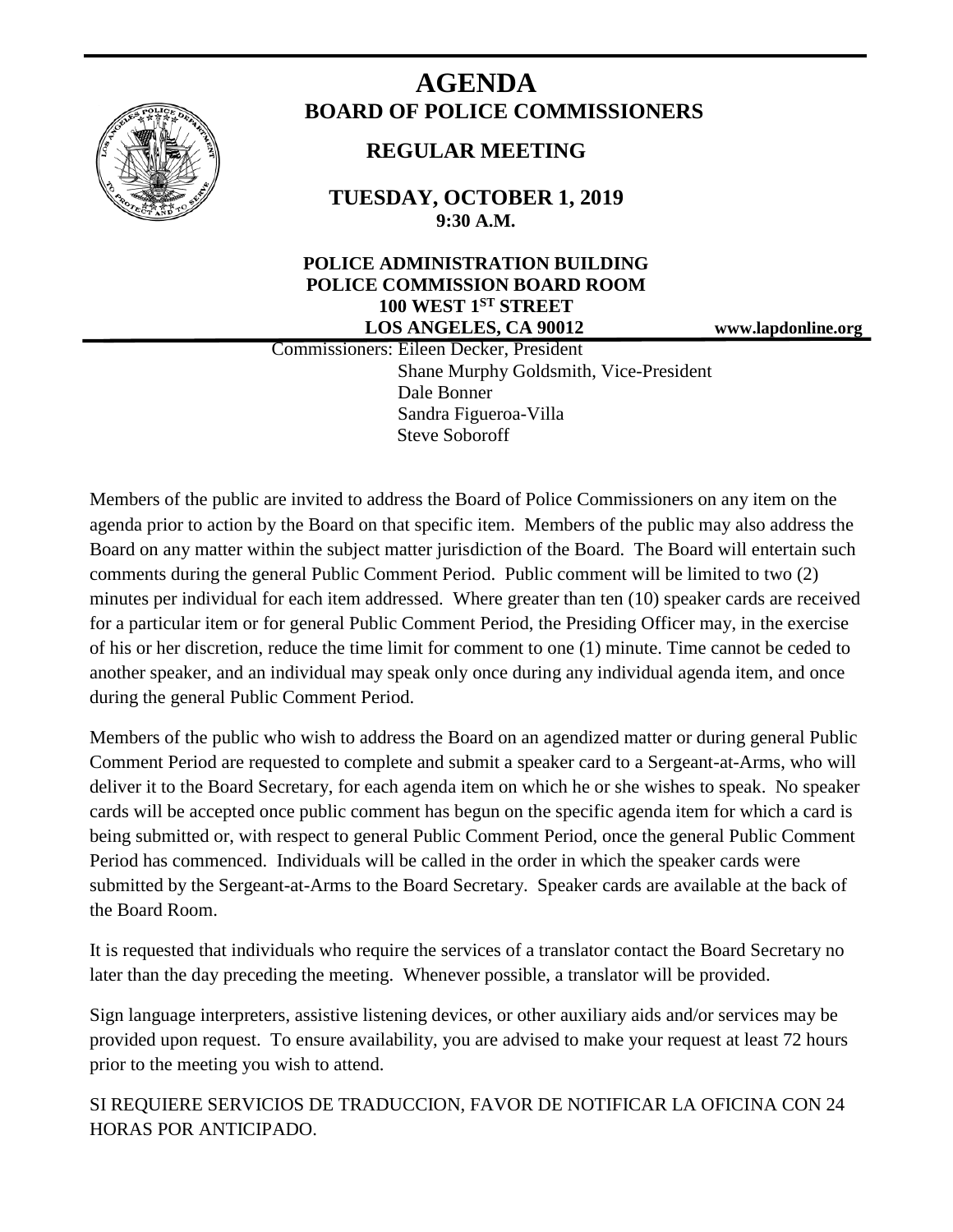#### **1. REGULAR AGENDA ITEMS**

A. DEPARTMENT'S REPORT, dated September 25, 2019, relative to the donation of ballistic helmets valued at \$19,471.97, from the Los Angeles Police Foundation, for the benefit of Gang and Narcotics Division, Gang Support Section, as set forth.

[\[BPC #19-0265\]](http://www.lapdpolicecom.lacity.org/100119/BPC_19-0265.pdf)

Recommendation(s) for Board action:

REVIEW the Department's report and TRANSMIT to the Mayor and City Council for ACCEPTANCE.

B. DEPARTMENT'S REPORT, dated September 25, 2019, relative to the donation of website hosting services, valued at \$18,000.00, from the Los Angeles Police Foundation, for the benefit of the Los Angeles Police Department Online Unit, as set forth.

[\[BPC #19-0266\]](http://www.lapdpolicecom.lacity.org/100119/BPC_19-0266.pdf)

Recommendation(s) for Board action:

REVIEW the Department's report and TRANSMIT to the Mayor and City Council for ACCEPTANCE.

C. DEPARTMENT'S REPORT, dated September 25, 2019, relative to the Blake-Justice Consent Decree Annual Report for Fiscal Year 2018-2019, as set forth. [\[BPC #19-0267\]](http://www.lapdpolicecom.lacity.org/100119/BPC_19-0267.pdf) 

Recommendation(s) for Board action:

REVIEW the Department's report and TRANSMIT to City Personnel, Selection Division.

 D. DEPARTMENT'S REPORT, dated September 24, 2019, relative to a Budget Modification for the 2017 DNA Capacity Enhancement and Backlog Reduction Program Grant- Council File #17-1437, as set forth. [\[BPC #19-0268\]](http://www.lapdpolicecom.lacity.org/100119/BPC_19-0268.pdf)

Recommendation(s) for Board action:

APPROVE the Department's Report and TRANSMIT concurrently to the Mayor and City Council.

 E. DEPARTMENT'S REPORT, dated September 25, 2019, relative to the Department's Annual Complaint Report for 2018, as set forth. **[\[BPC #19-0269\]](http://www.lapdpolicecom.lacity.org/100119/BPC_19-0269.pdf)** 

Recommendation(s) for Board action:

APPROVE the Department's report.

F. INSPECTOR GENERAL'S REPORT, dated October 1, 2019, relative to Follow-Up to National Best Practices, as set forth. **[\[BPC #19-0264\]](http://www.lapdpolicecom.lacity.org/100119/BPC_19-0264.pdf)** 

Recommendation(s) for Board action:

APPROVE the Inspector General's report.